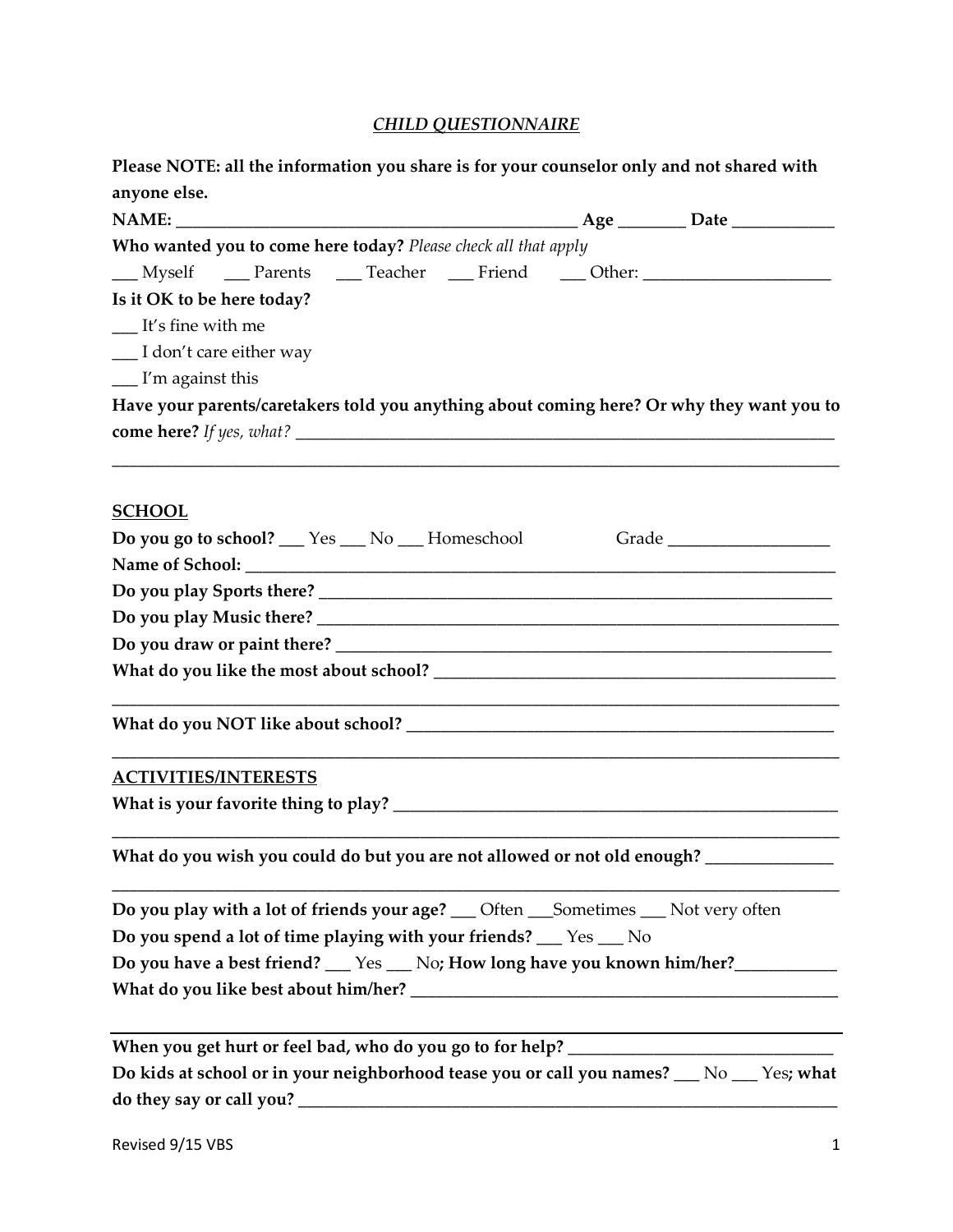**How do you think about grownups?** *Please check all that apply*

| Helpful                        | Don't understand me             |
|--------------------------------|---------------------------------|
| Friendly                       | Caring                          |
| Make a lot of rules            | <b>Jerks</b>                    |
| Smart or wise most of the time | Stupid or dumb most of the time |
| Can be trusted and counted on  | Can't be trusted, let me down   |
| Usually mean                   | __ Usually nice                 |
|                                |                                 |

## **HEALTH**

| Do you have to go to the doctor a lot? $\rule{1em}{0.15mm}$ No $\rule{1.15mm}{0.15mm}$ Yes   |  |
|----------------------------------------------------------------------------------------------|--|
| Check all that apply to you:                                                                 |  |
| __ I have headaches once a week or more                                                      |  |
| I have gained 10 pounds or more within the past two months                                   |  |
| __ I have lost 10 pounds or more within the last 2 months                                    |  |
| __ I hurt a lot                                                                              |  |
| __ I have a hard time falling asleep                                                         |  |
| __I wake up a lot during the night                                                           |  |
| __ I wake up very early and can't go back to sleep                                           |  |
| __ I have bad dreams _______ a lot _______ sometimes ________ the same ones over again       |  |
| __ I feel tired a lot                                                                        |  |
| __ I have a hard time listening                                                              |  |
| __ I am forgetful                                                                            |  |
| __ I have bad thoughts                                                                       |  |
| __ I think about dying                                                                       |  |
| __ I think about hurting others                                                              |  |
| Check all the feelings that you often have:                                                  |  |
| __ Happy ___ Sad _____ Angry ____ Afraid _____ Worried ____ "Touchy"                         |  |
| __Bored ___Confused ___Shy ____Hyped Up ____Guilty ___Lonely                                 |  |
| __ Disappointed _________ Feel I am fine just the way I am ________ Excited                  |  |
| __Feel bad about myself __Feel not good enough                                               |  |
|                                                                                              |  |
| <b>DRUGS AND ALCOHOL Has anyone ever given you:</b> Check all that apply                     |  |
| __ Alcohol _______ Marijuana ______ Acid/LSD?                                                |  |
| Cigarettes Cocaine/Crack Prescription Drugs                                                  |  |
| Other:                                                                                       |  |
| Have you tried alcohol, cigarettes and/or other drugs on your own? If yes, what kind? ______ |  |
|                                                                                              |  |